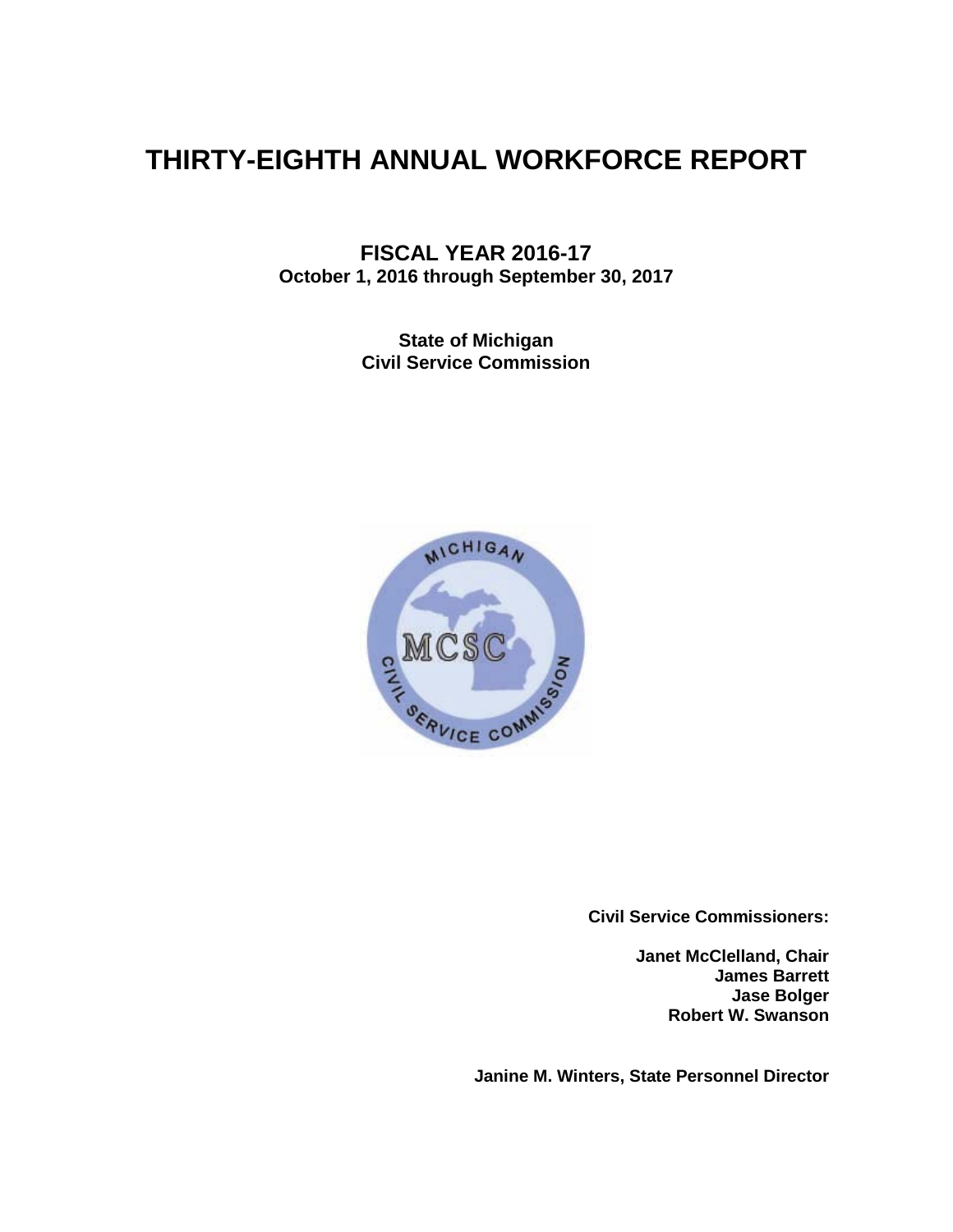This is the Thirty-Eighth Annual Workforce Report covering fiscal year 2016-17 (October 1, 2016 – September 30, 2017). The statistical information is in summary form. When making comparisons, please note the data may represent a specific date or an average over a period of time. Totals may vary depending on the source of the data. The source used for each chart is identified.

Inquiries about this report may be directed to:

Michigan Civil Service Commission Office of Business Applications Support Data Management and Reports (517) 335-1307 MCSC-OBASReports@michigan.gov

Inquiries about Section IV of the Annual Workforce Report may be directed to:

Michigan Civil Service Commission Office of Human Resources (517) 335-0309

The Annual Workforce Report was published in book form from FY 1979-80 through FY 2000-01. In FY 2001-02, the Annual Workforce Report became an online document. The following year, quarterly updates of portions of the report were added to the publication. The Michigan Civil Service Commission web address is: [http://www.michigan.gov/mdcs.](http://www.michigan.gov/mdcs) The following Michigan libraries are permanent repositories for previous copies of this document:

> Detroit Public Library, Detroit Hatcher Graduate Library, University of Michigan, Ann Arbor Library of Michigan, Lansing Michigan State University Libraries, East Lansing Purdy/Kresge Library, Wayne State University, Detroit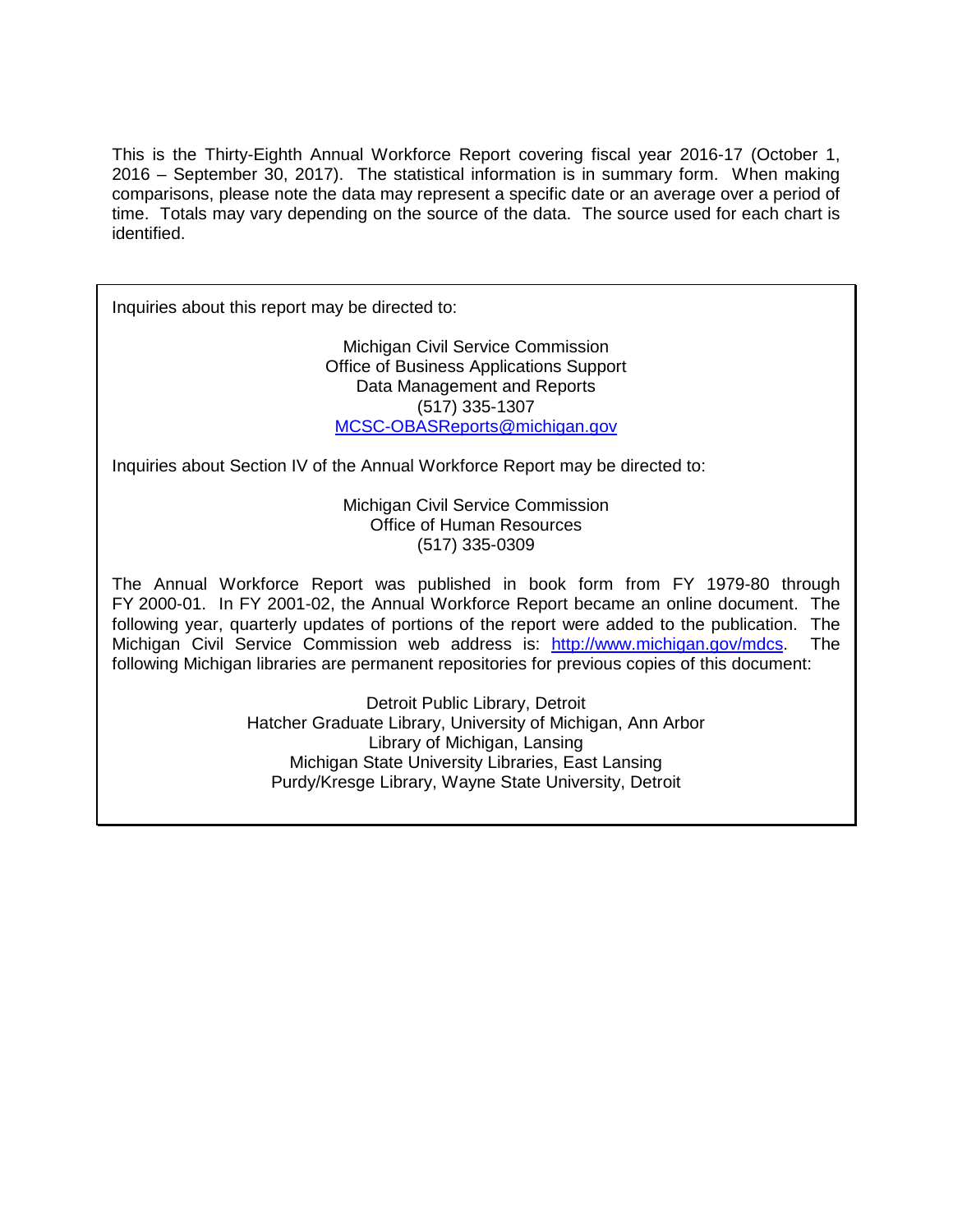#### **STATISTICAL HIGHLIGHTS FY 2016-17**

#### **PROFILE OF CLASSIFIED EMPLOYEES**

#### **WORK FORCE CHARACTERISTICS**

#### **FEDERALLY DEFINED RACE/ETHNIC GROUP DISTRIBUTION**

 $1$  Average annual salary is calculated based on each employee's hourly rate of pay multiplied by 2,088 hours, regardless of work schedule (see Table 2-1).

 $2^2$  Average annual fringe benefit cost is based on the cost of fringe benefits as a percent of payroll (see table 2-3) multiplied by average annual salary.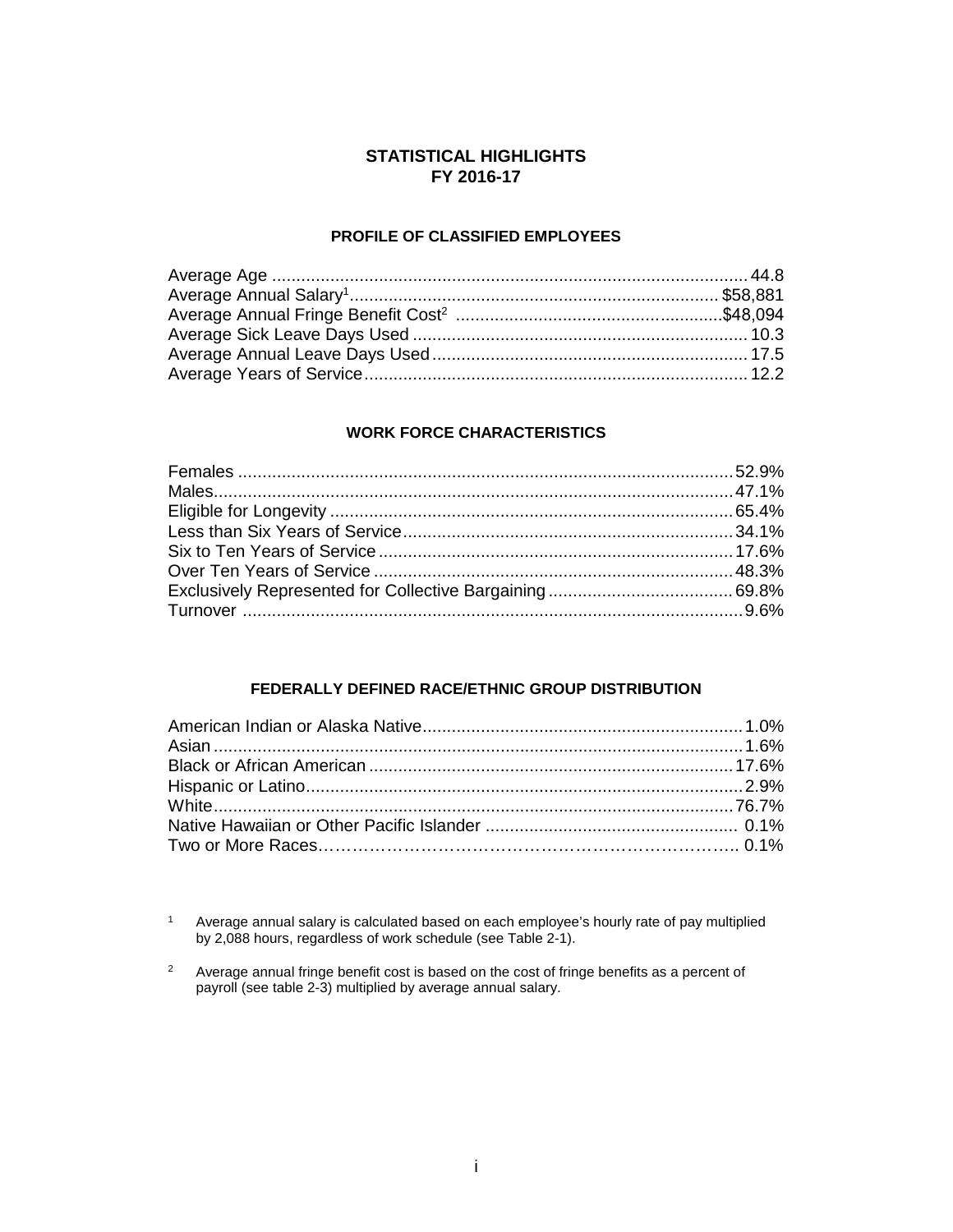## **TABLE OF CONTENTS**

| . |
|---|
|   |

## **TABLE OF CONTENTS................................................................................................................................................... ii**

#### **SECTION ONE TRENDS IN THE STATE CLASSIFIED WORK FORCE**

| Graph 1-1 - Active Classified Employment Averages, Fifty-Year History and Five-Year History 1-1       |  |
|-------------------------------------------------------------------------------------------------------|--|
|                                                                                                       |  |
|                                                                                                       |  |
|                                                                                                       |  |
|                                                                                                       |  |
| Graph 1-3 - Breakdown of Active Classified Employment Averages, Fiscal Years 2007-08 and 2016-17 1-11 |  |
| Table 1-4 - Average Number of Active Classified Employees by Department, Fiscal Years 2007-08         |  |

### **SECTION TWO CHARACTERISTICS OF CLASSIFIED EMPLOYEES**

| Graph 2-1 - Trend of Total State Expenditures Compared to Total State Classified Payroll,              |  |
|--------------------------------------------------------------------------------------------------------|--|
| Graph 2-2 - State Classified Payroll as a Percent of Total State Expenditures,                         |  |
|                                                                                                        |  |
| Table 2-2 - Employee Distribution by Salary - Statewide, Fiscal Years 2012-13 through 2016-17 2-4      |  |
| Table 2-3 - Classified Employee Benefits as a Percentage of Base Payroll (Employer Contributions)      |  |
| Table 2-4 - Active Classified Employees Enrolled in State Sponsored Insurance Plans by Department  2-8 |  |
| Table 2-5 - State Classified Employee Vacation, Holiday, and Sick Leave Pay as a Percentage            |  |
|                                                                                                        |  |
|                                                                                                        |  |
| Table 2-7 - Active Classified Employee Sick Leave Use Comparison (Average Days Per Employee)           |  |
|                                                                                                        |  |
|                                                                                                        |  |
|                                                                                                        |  |
| Graph 2-4 - Employment Trend of Job Categories, Fiscal Years 2012-13 through 2016-17 2-17              |  |
|                                                                                                        |  |
|                                                                                                        |  |